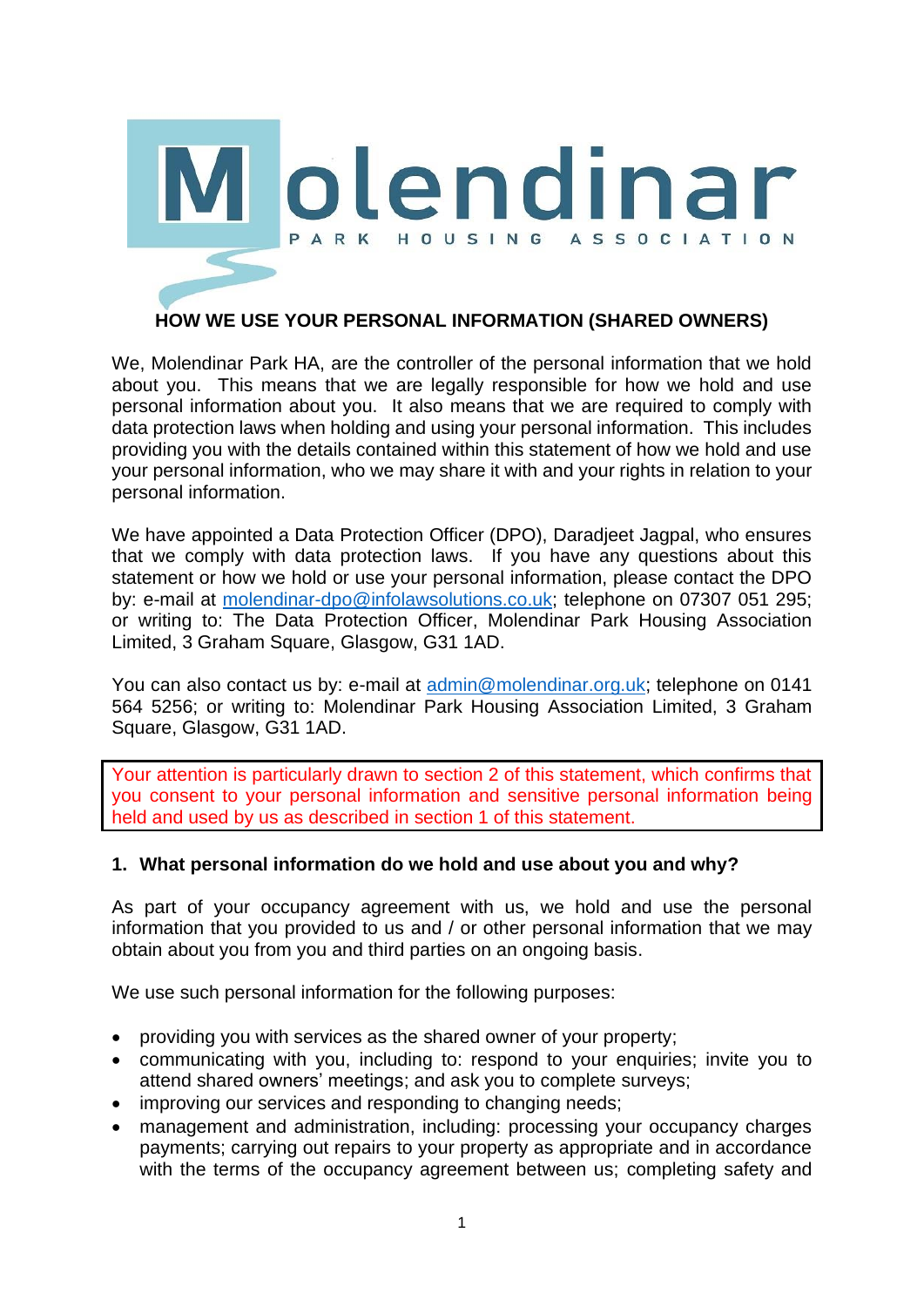other periodic maintenance works to your property as appropriate and accordance with the terms of the occupancy agreement between us; and handling and resolving complaints made by / against you;

- recovering any outstanding charges from you;
- completing satisfaction surveys and surveys to obtain more detailed information about your household;
- publishing our newsletter and other communications in hard copy format, on social media and on our website;
- allowing you to take part in our participation and engagement activities (if you choose to do so);
- providing you with benefits, budgeting and debt advice, and signposting you to organisations that can offer further advice and support to you;
- determining whether you are to be classed as a "no lone visit", based on our assessment of your conduct and / or the complaints that we have received about you;
- compiling statistical information and returns to our Management Committee and the Scottish Housing Regulator;
- providing a reference on request from lenders and / or other landlords; and
- keeping the personal information that we hold about you accurate and up-to-date.

## **2. What is our legal basis for holding and using your personal information?**

Data protection laws require us to have a legal reason for holding and using your personal information.

In some circumstances, we may rely on your consent as the legal reason. By providing us with your personal information and sensitive personal information (relating to your health, racial or ethnic origin, religious or other beliefs or sexual orientation) and the personal information and sensitive personal information of other members of your household (for example, an alternative contact), you:

- consent to it being used by us as described in section 1 of this statement; and
- confirm that you have informed the other members of your household of 12 years old and above of the content of this statement and they have provided their consent to their personal information and sensitive personal information being used by us as described in section 1 of this statement.

You and the other members of your household have the right to withdraw your consent to us holding and using your and their personal information and sensitive personal information by contacting us. Once you / they have withdrawn your / their consent, we will no longer use your / their personal information and sensitive personal information for the purpose(s) set out in section 1 of this statement, which you originally agreed to, unless we have another legal reason for doing so.

Our other legal reasons for holding and using your personal information are:

- performance and management of the occupancy agreement between us;
- legal and regulatory obligations which apply to us as a shared owner of your property;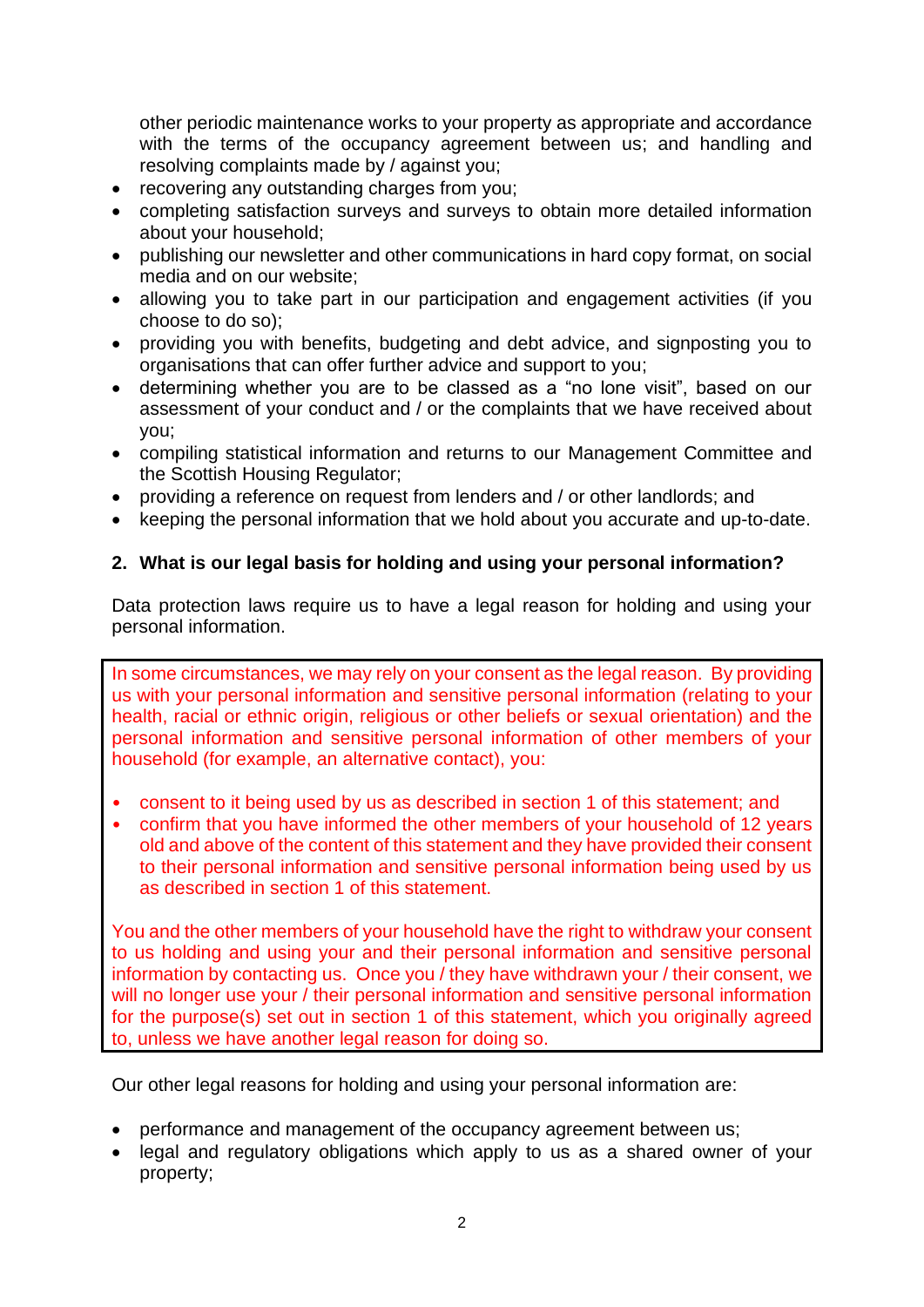- protection of your vital interests; and
- our legitimate interests while you have a legitimate interest in the protection of your personal information, we also have an overriding legitimate interest in handling and using your personal information, including sharing it with our contractors and service providers (listed in section 3 of this statement), for the purposes described in section 1 of this statement.

### **3. Who do we share your personal information with?**

We share your personal information with the following organisations for the purposes described in section 1 of this statement:

- our contractors to undertake repairs, works and maintenance to the property;
- our service providers to maintain the systems on which your personal information is stored, including our housing management software, and to allow you to make occupancy payments to us;
- our survey company to undertake surveys on our behalf;
- the local authority for compliance with our obligations under the data sharing agreements that we have entered into with the local authority;
- our building insurers;
- our solicitors for providing advice on debt recovery actions and anti-social behaviour;
- your solicitor to recover any outstanding charges when you sell your share of the property;
- our debt collection and tracing agents for the recovery of occupancy charges arrears;
- Police Scotland and the local authority anti-social behaviour department, if you engage in anti-social or other criminal behaviour while a shared owner; and
- third parties who undertake mailings on our behalf.

#### **4. How long do we keep your personal information?**

We will only keep your personal information for as long as we need to for the purposes described in section 1 of this statement, including to meet any legal, accounting, reporting or regulatory requirements. More information is contained in our data retention policy, which is available by contacting our DPO.

#### **5. What rights do you have in relation to your personal information that we hold and use?**

It is important that the personal information that we hold about you is accurate and current. Please keep us informed of any changes. Under certain circumstances, the law gives you the right to request:

- A copy of your personal information and to check that we are holding and using it in accordance with legal requirements.
- Correction of any incomplete or inaccurate personal information that we hold about you.